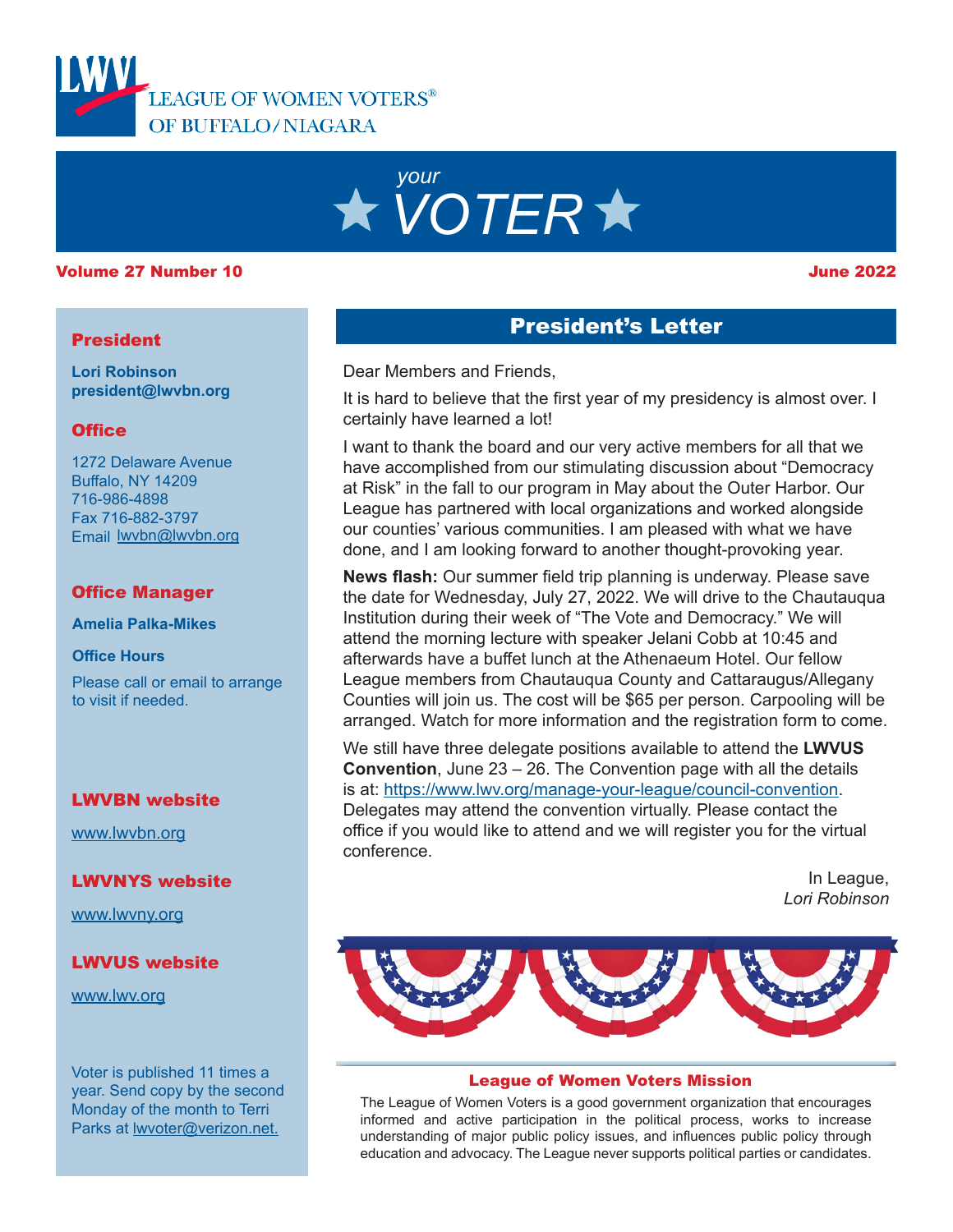## Great Decisions

The Great Decisions discussion group will meet at 10:00 a.m. on Thursday, June 2, via Zoom, to discuss Chapter 2 in the 2022 Great Decisions book: **The Renewed Climate Change Agenda**. Joan Mondul will moderate. The Foreign Policy Association, which sponsors this discussion group nationwide, says this about the topic:

"The ideological divide in the United States on the subject of climate change has impeded progress in curbing greenhouse emissions. But extreme weather events at both ends of the thermometer have focused attention on the consequences of inaction. What role will the United States play in future negotiations on climate?" *By Ron Bee* 

The group will also meet at 10:00 a.m. on Thursday, July 7, via Zoom, to discuss Chapter 1 in the 2022 Great Decisions book: **Outer Space Policy**. The Foreign Policy Association says this about the topic:

"The launch of Sputnik 1 in October 1957 marked the beginning of the space era and of the space race between the United States and the Soviet Union. In the 21st century, there are many more participants in space, including countries such as India and China, and commercial companies such as SpaceX. How will the United States fare in a crowded outer space?" *By Eric Berger*

Terri Parks will moderate this discussion, made more relevant due to Russia's war in Ukraine and the cooperation needed on the international space station between the U.S. and Russia. Contact Fran Holmes for additional information about either program.

*Fran Holmes, Great Decisions Coordinator*

## School Board Candidate Forums

The League had a busy schedule in May. We conducted six school board candidate forums from May 9 through 12, for the Clarence Central, East Aurora Free, Hamburg Central, Lockport City, Starpoint Central, and Williamsville Central School Districts. We received congratulations for the professional manner in which our teams worked. There were only two candidates in all six school districts who were unable to attend. Our team of experienced moderators – Ramona Gallagher, Laura McDade, Terri Parks, and Judy Weidemann – kept all forums on task and reported that there were no problems with audience members attempting to disrupt the events, as had been feared with some of the contentious issues that were addressed. With two minor exceptions, the candidates followed League rules and responded to audience questions well. Our able timekeepers were Mike Egan, Shirley Joy, JoAnn Mecca, Barbara Metiver, and Lori Robinson. Ramona Gallagher, Jennifer Hoffman, Alberta Roman, and Liz Zausmer screened the questions. In Hamburg, Barbara Snyder and Terri Parks collected questions during most of the event, and in East Aurora our experienced League volunteers Ellen Moomaw, Ellen Neumaier, and Alison Hyde provided additional assistance. Our partners were some of the districts and some of the parent-teacher organizations. Everyone who worked with me from the schools was fantastic! Residents of three of the districts expressed concerns about possible disruptions from outsiders but, to everyone's relief, none occurred.

We do need more League volunteers for candidate events. The school district events especially need League members to collect questions from the audience in forums featuring candidates with very different viewpoints, such as this year. Please consider joining our team. It is rewarding to provide citizens with the opportunity to hear from candidates and ask questions.

*Terri Parks, Candidate Forum Coordinator*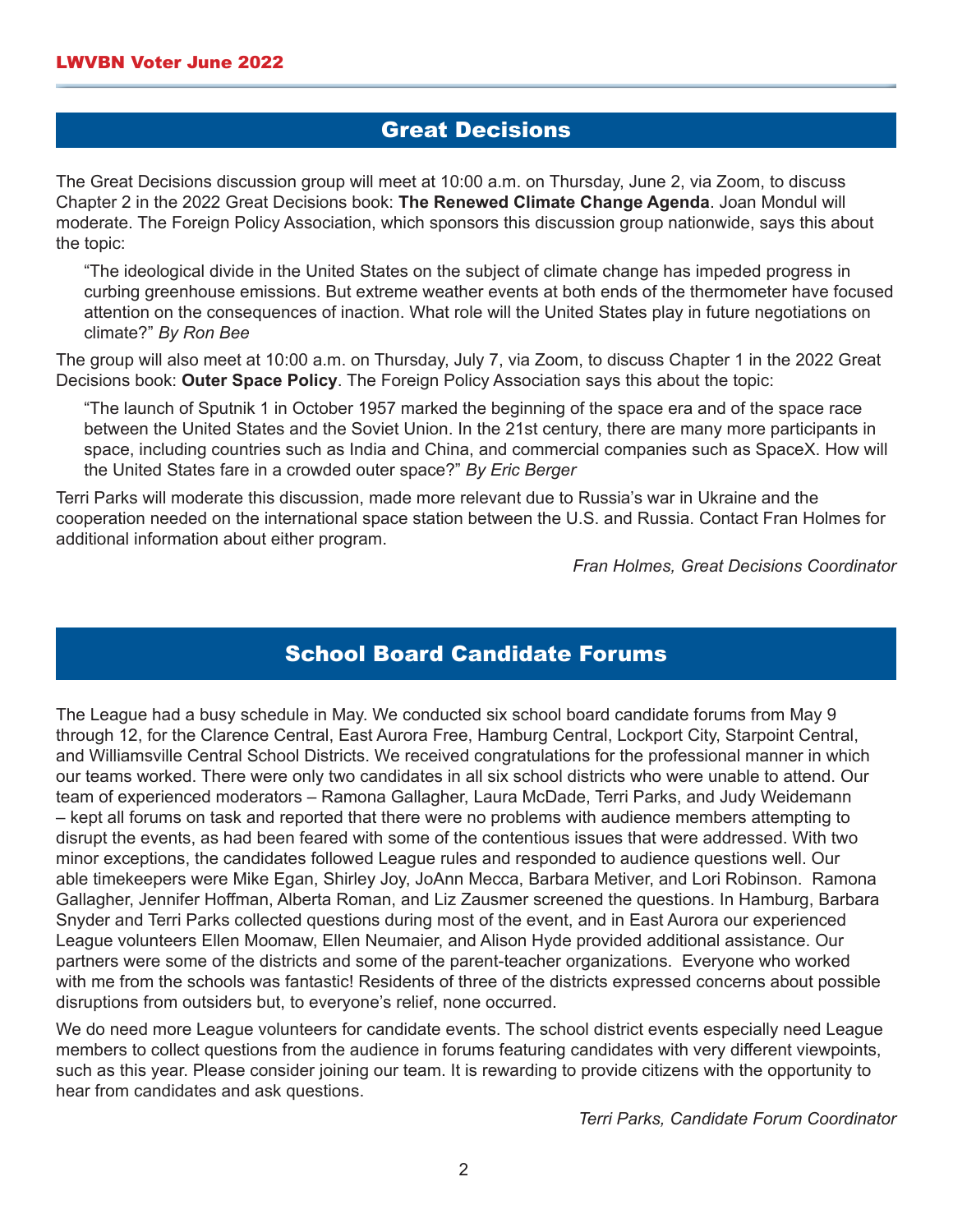# 2022 League Award Honorees

The Awards Committee had a lively discussion about the contributions of a number of League members and decided to present the 2022 Joan K. Bozer Leadership Award to Lynda Stephens; over many years her efforts show that she is steadfast, innovative, resourceful, ethical and respected, attributes that we all recognize in Joan Bozer. The Lee Award that represents long-time service to the League with enthusiasm and excellence will be presented to Mike Egan. Like the other League leaders – Lenore Banks, Lenore Tetkowski, and Leonore Lambert – Mike has given exemplary service to the League in many ways. Please join us at the Annual Meeting to honor this year's recipients. We expect that Joan Bozer and Lenore Tetkowski will present the awards.

*Terri Parks, League Awards Committee Chair* 

# League of Women Voters of New York State Council Meeting

LWVNYS is now preparing for the upcoming Council Meeting, which will take place virtually on June 7, 2022. The Council Meeting is held in years when there is no state League convention. Local Leagues will choose delegates to attend Council but the meeting will be live streamed on YouTube for all members to watch. The LWVNYS 2022-23 Proposed Budget will be considered for approval and each state board member with a portfolio and state committees will present summaries of their year's accomplishments. LWVNYS will send details via email.

*Lori Robinson*